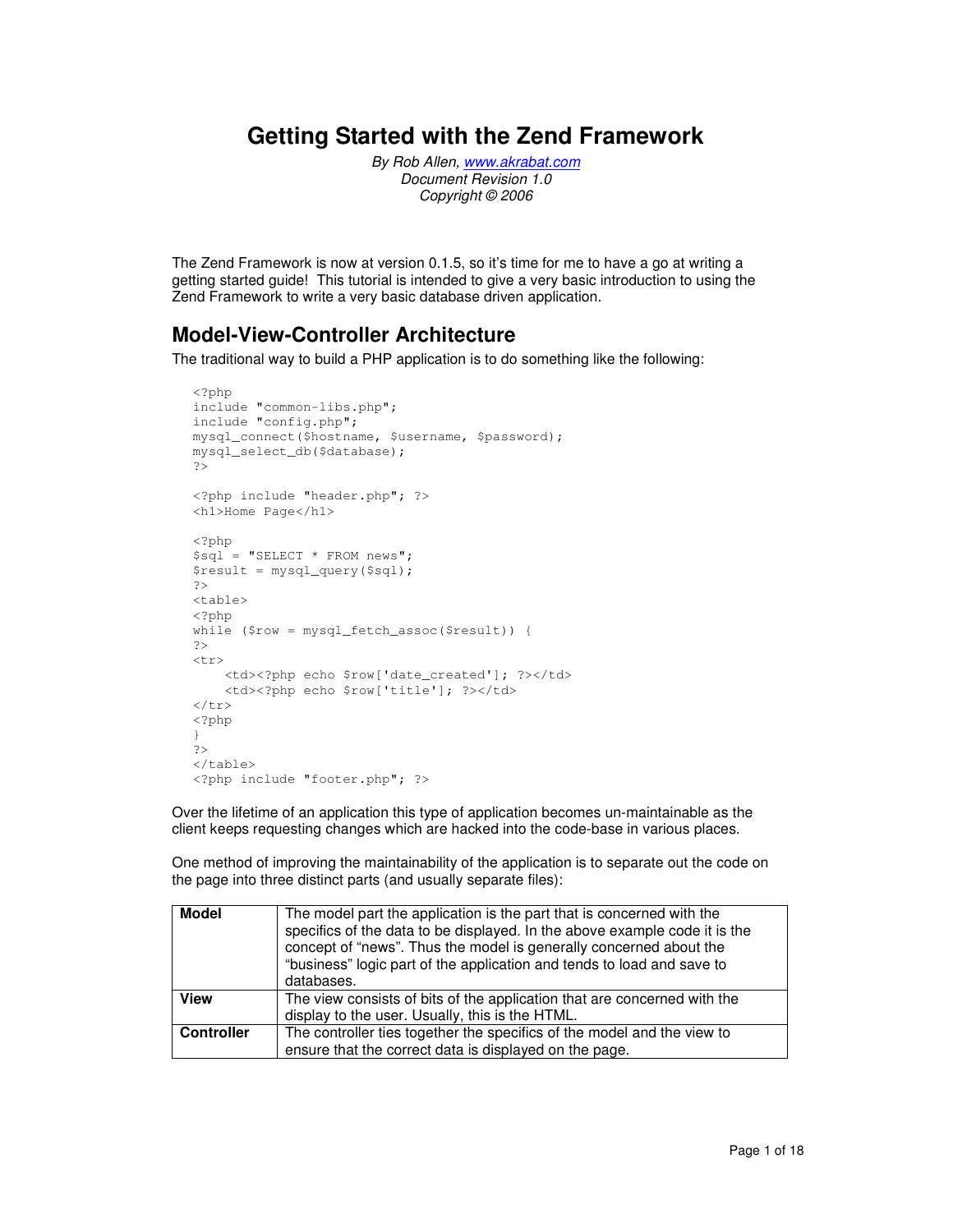The Zend Framework uses the Model-View-Controller (MVC) architecture. This is used to separate out the different parts of you application to make development and maintenance easier.

# **Requirements**

The Zend Framework has the following requirements:

- PHP 5.1.4 (or higher)
- Apache web server supporting mod rewrite

# **Getting the Framework**

The Zend Framework can be downloaded from http://framework.zend.com/download in either .zip or .tar.gz format. At the time of writing, version 0.1.5 is the current version.

# **Directory Structure**

Whilst the Zend Framework doesn't mandate a directory structure, the manual recommends a common directory structure. This structure assumes that you have complete control over your Apache configuration, however we want to make life a little easier, so will use a modification.

Start by creating a directory in the web server's root directory called zf-tutorial. This means that the url to get to the application will be http://localhost/zf-tutorial.

Create the following subdirectories to hold the application's files:

```
zf-tutorial/ 
      /application 
              /controllers 
              /models 
              /views 
      /library 
      /public 
              /images 
              /scripts 
              /styles
```
As you can see, we have separate directories for the model, view and controller files of our application. Supporting images, scripts and CSS files are stored in separate folders under the public directory. The downloaded Zend Framework files will be placed in the library folder. If we need to use any other libraries, they can also be placed here.

Extract the downloaded archive file, ZendFramework-0.1.5.zip in my case, to a temporary directory. All the files in the archive are placed into a subdirectory called  $\text{ZendFramework}$ 0.1.5. Copy the contents of ZendFramework-0.1.5/library into zf-tutorial/library. Your zf-tutorial/library should now contain a sub-directory called Zend and a file called Zend.php.

# **Bootstrapping**

The Zend Framework's controller, Zend\_Controller is designed to support websites with clean urls. To achieve this, all requests need to go through a single index.php file, known as the bootstrapper. This provides us with a central point for all pages of the application and ensures that the environment is set up correctly for running the application. We achieve this using an .htaccess file in the zf-tutorial root directory:

### **zf-tutorial/.htaccess**

```
RewriteEngine on 
RewriteRule .* index.php 
php_flag magic_quotes_gpc off 
php_flag register_globals off
```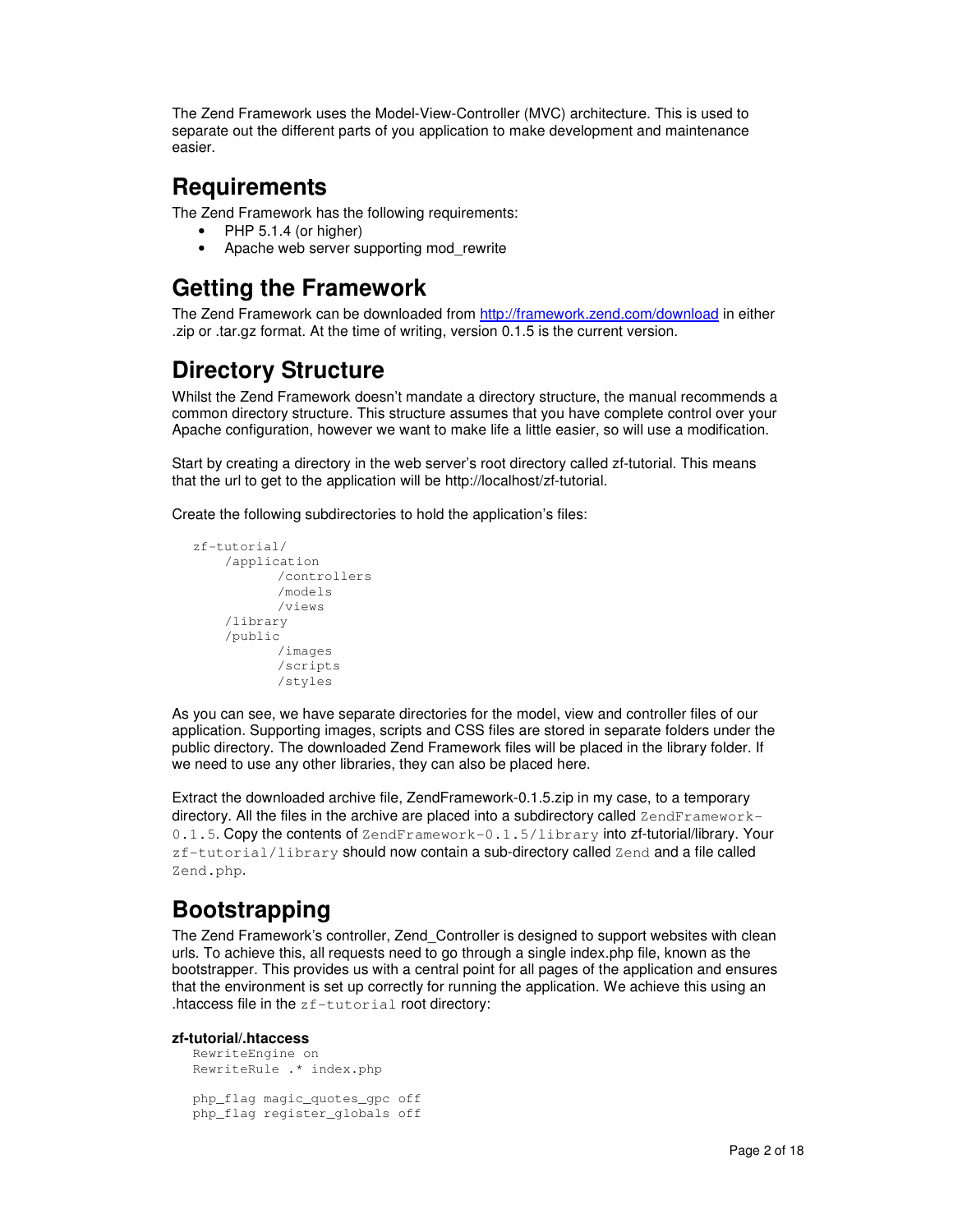The RewriteRule is very simple and can be interpreted as "for any url, redirect to index.php". Note that we also set a couple of PHP ini settings. These should already be set correctly, but we want to make sure!

However, requests for images, JavaScript files and CSS files should not be redirected to our bootstrapper. By keeping all these files within the  $\text{public}$  subdirectory, we can easily configure Apache to serve these files directly with another .htaccess file in  $z f$ tutorial/public:

#### **zf-tutorial/public/.htaccess**

RewriteEngine off

We also would like to protect our application and library directories so a couple more .htaccess files are required:

#### **zf-tutorial/application/.htaccess**

deny from all

#### **zf-tutorial/library/.htaccess**

deny from all

Note that for .htaccess files be used by Apache, the configuration directive AllowOverride must be set to All within your httpd.conf file. The idea presented here of using multiple .htaccess files is from Jayson Minard's article "Blueprint for PHP Applications: Bootstrapping (Part 2) ". I recommend reading the entire series of articles.

### **The Bootstrap File: index.php**

 $zf-tutorial/index.php$  is our bootstrap file and we will start with the following code:

#### **zf-tutorial/index.php**

```
<?php 
error_reporting(E_ALL|E_STRICT); 
date_default_timezone_set('Europe/London'); 
set_include_path('.' . PATH_SEPARATOR . './library/' 
     . PATH_SEPARATOR . './application/models'); 
include "Zend.php"; 
Zend::loadClass('Zend_Controller_Front'); 
Zend::loadClass('Zend_Controller_RewriteRouter'); 
// setup controller 
$route = new Zend Controller RewriteRouter();
$route->addRoute('edit', ':controller/:action/id/:id', 
   array('controller' \Rightarrow 'index', 'action' \Rightarrow 'index');
$controller = Zend_Controller_Front::getInstance();
$controller->setRouter($route); 
// run! 
$controller->run('./application/controllers');
```
Note that we do not put in the ?> at the end of the file as it is not needed and leaving it out ca prevent some hard-to-debug errors.

Let's go through this file.

```
error_reporting(E_ALL|E_STRICT);
date_default_timezone_set('Europe/London');
```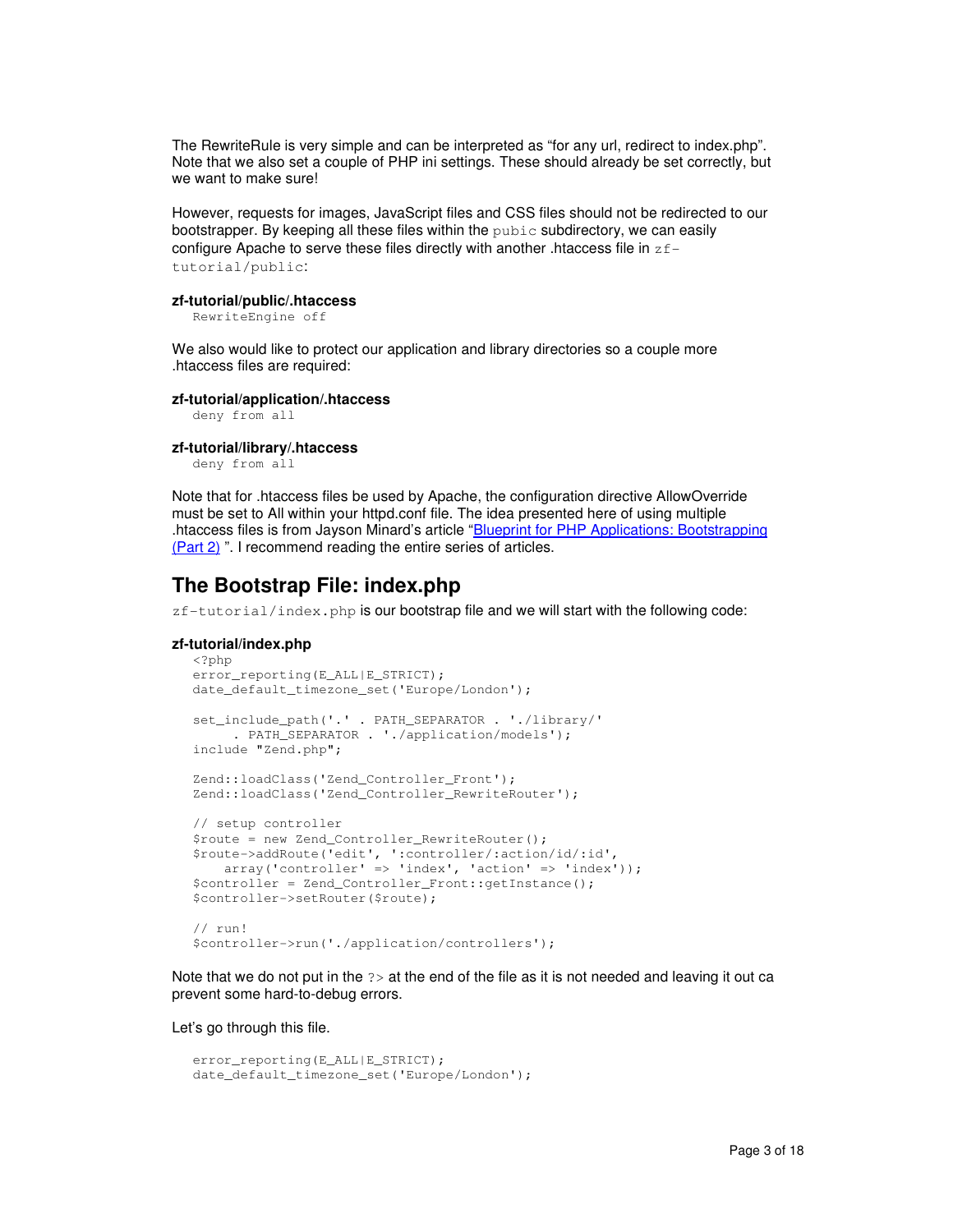These lines ensure that we will see any errors that we make (assuming you have the php ini setting display errors set to on). We also set up our current time zone as required by PHP 5.1. Obviously, you should choose your own time zone.

```
set_include_path('.' . PATH_SEPARATOR . './library/' 
      . PATH_SEPARATOR . './application/models'); 
include "Zend.php";
```
The Zend Framework is designed such that its files must be on the include path. We also place our models directory on the include path so that we can easily load our model classes later. To kick off we have to include the files  $\text{Zend}$ , php to gives us access to the  $\text{Zend}$  class which has the required static functions to enable us to load any other Zend Framework class

```
Zend::loadClass('Zend_Controller_Front'); 
Zend::loadClass('Zend_Controller_RewriteRouter');
```
Zend::loadClass loads the named class. This is achieved by converting the underscores in the class name to path separators and then adding .php to the end. Thus the class Zend\_Controller\_Front will be loaded from the file Zend/Controller/Front.php. If you follow the same naming convention for your own library classes, then you can utilise Zend:: loadClass() to load them too.

We now set up the controller and add a route to allow for passing an id on the url. By default Zend\_Controller\_RewriteRouter only allows for /controller/action. We will need controller/action/id/{x}, so we add a new route allowing this. Note that this additional route will not be needed from version 0.1.6 onwards.

```
// setup controller 
$route = new Zend_Controller_RewriteRouter(); 
$route->addRoute('edit', ':controller/:action/id/:id', 
   array('controller' => 'index', 'action' => 'index');$controller = Zend_Controller_Front::getInstance();
$controller->setRouter($route);
```
Finally we get to the heart of the matter. We get an instance of the Zend Framework's controller, setup the required router and then run our application. Note that the run() function takes a path to our controllers directory.

```
// run! 
$controller->run('./application/controllers');
```
If you go to http://localhost/zf\_tutorial/ to test, you should see Fatal error similar to:

```
Fatal error: Uncaught exception 'Zend Exception' with message 'File
"./application/controllers\IndexController.php" was not found. 
(etc.)
```
This is telling us that we haven't set up our application yet. Before we can do so, we had better discuss what we are going to build, so let's do that next.

## **The Website**

We are going to build a very simple inventory system to display our CD collection. The main page will list our collection and allow us to add, edit and delete CDs. We are going to store our list in a database with a schema like this:

| Fieldname | vpe          | Null? | <b>Notes</b>               |
|-----------|--------------|-------|----------------------------|
| id        | Integer      | No    | Primary key, Autoincrement |
| artist    | Varchar(100) | No    |                            |
| title     | Varchar(100) | No    |                            |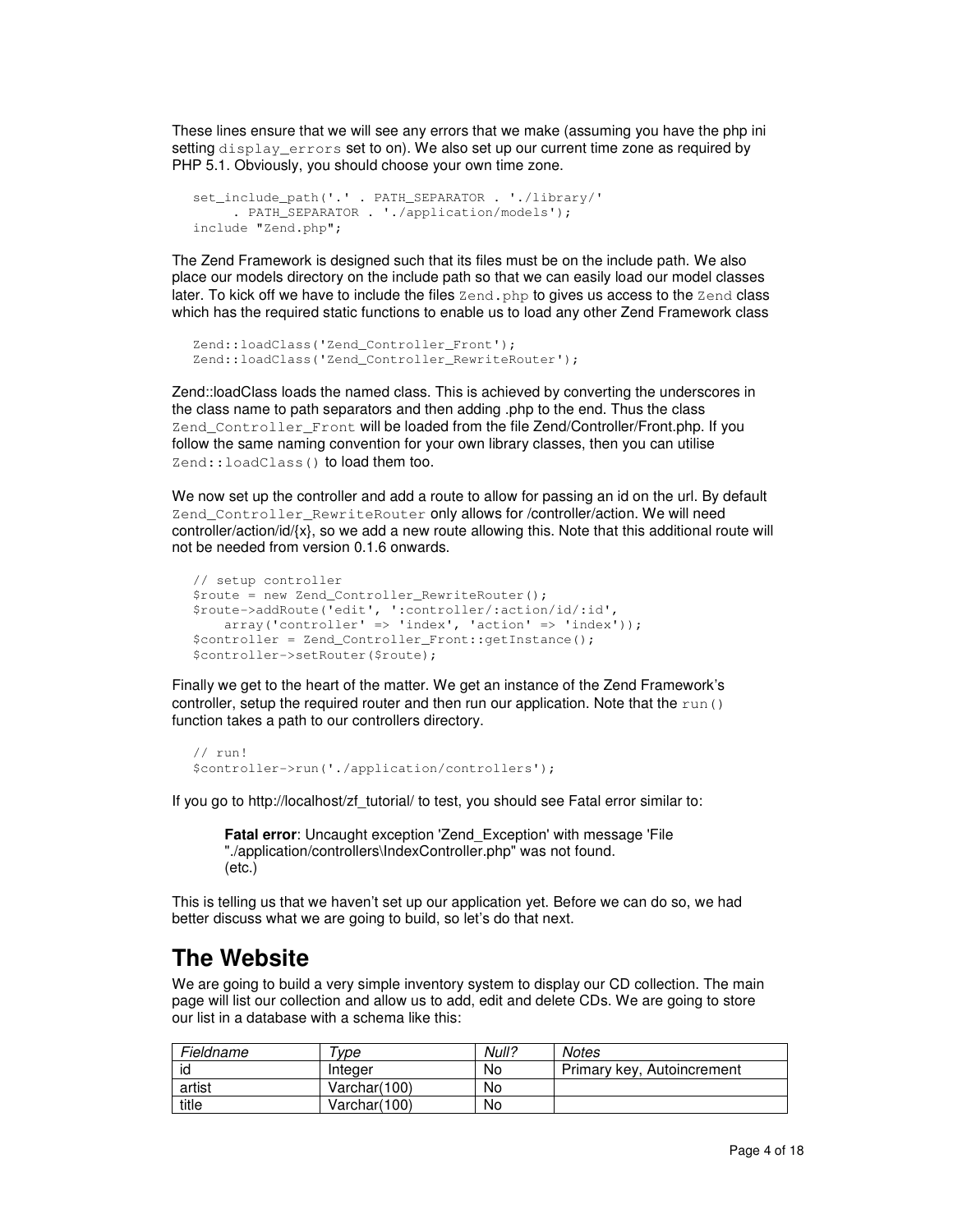## **Required Pages**

The following pages will be required.

| Home page     | This will display the list of albums and provide links to edit and delete<br>them. Also, a link to enable adding new albums will be provided. |
|---------------|-----------------------------------------------------------------------------------------------------------------------------------------------|
| Add New Album | This page will provide a form for adding a new album                                                                                          |
| Edit Album    | This page will provide a form for editing an album                                                                                            |
| Delete Album  | This page will confirm that we want to delete an album and then<br>delete it.                                                                 |

# **Organising the Pages**

Before we set up our files, it's important to understand how the framework expects the pages to be organised. Each page of the application is known as an "action" and actions are grouped into "controllers". E.g. for a url of the format  $http://localhost/zf$  $t$ utorial/news/view, the controller is news and the action is  $v$ iew. This is to allow for grouping of related actions. For instance, a news controller might have actions of current, archived and view.

The Zend Framework's controller reserves a special action called index as a default action. That is, for a url such as http://localhost/zf-tutorial/news/ the index action within the news controller will be executed. The Zend Framework's controller also reserves a default controller name should none be supplied. It should come as no surprise that this is also called index. Thus the url http://localhost/zf-tutorial/ will cause the index action in the index controller to be executed.

As this is a simple tutorial, we are not going to be bothered with "complicated" things like logging in! That can wait for a separate tutorial…

As we have four pages that all apply to albums, we will group them in a single controller as four actions. We shall use the default controller and the four actions will be:

| Page          | Controller | Action |
|---------------|------------|--------|
| Home page     | Index      | Index  |
| Add New Album | Index      | Add    |
| Edit Album    | Index      | Edit   |
| Delete Album  | Index      | Delete |

Nice and simple!

# **Setting up the Controller**

We are now ready to set up our controller. In the Zend Framework, the controller is a class that must be called {Controller name}Controller. Note that {Controller name} must start with a capital letter. This class must live in a file called {Controller name}Controller.php within the specified controllers directory. Again {Controller name} must start with a capital letter and every other letter must be lowercase. Each action is a public function within the controller class that must be named {action name}Action. In this case {action name} should start with a lower case letter.

Thus our controller class is called IndexController which is defined in zf-tutorial/application/controllers/IndexController.php: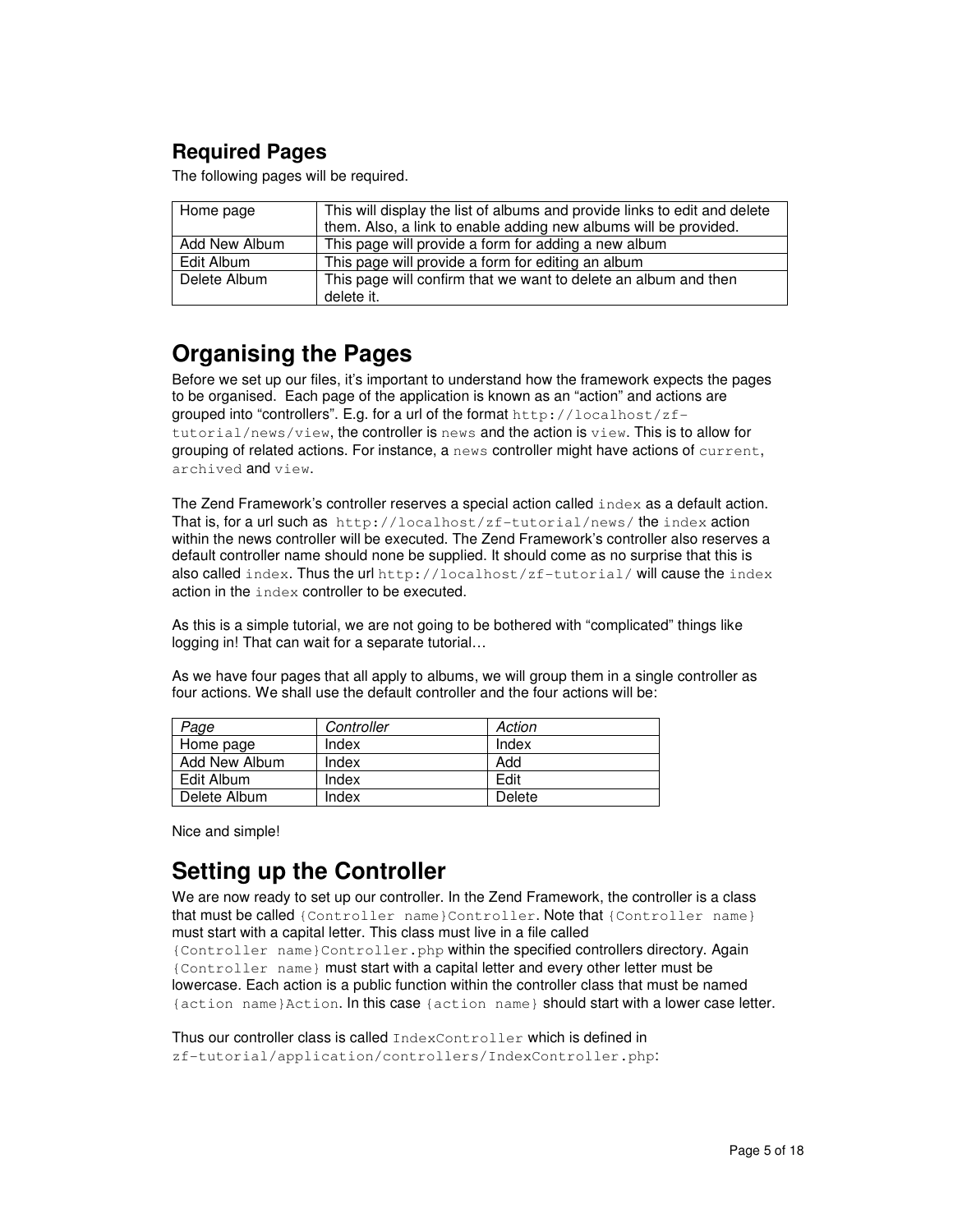### **zf-tutorial/application/controllers/IndexController.php**

```
<?php 
class IndexController extends Zend_Controller_Action 
{ 
     function IndexAction() 
     { 
        echo "<p>in IndexController::indexAction()</p>";
     } 
     function addAction() 
     { 
        echo "<p>in IndexController::addAction()</p>";
     } 
     function editAction() 
     { 
        echo "<p>in IndexController::editAction()</p>";
     } 
     function deleteAction() 
     { 
        echo "<p>in IndexController::deleteAction()</p>";
     } 
}
```
Initially, we've set it so that each controller prints out its name. Test this by navigating to the following urls:

| URL                                       | Displayed text                     |  |
|-------------------------------------------|------------------------------------|--|
| http://localhost/zf tutorial/             | in IndexController::indexAction()  |  |
| http://localhost/zf tutorial/index/add    | in IndexController::addAction()    |  |
| http://localhost/zf tutorial/index/edit   | in IndexController::editAction()   |  |
| http://localhost/zf tutorial/index/delete | in IndexController::deleteAction() |  |

We now have a working router and the correct action is being executed for each page of our application.

It's time to build the view.

## **Setting up the View**

The Zend Framework's view component is called, somewhat unsurprisingly, Zend\_View. The view component will allow us to separate the code that displays the page from the code in the action functions.

The basic usage of Zend\_View is:

```
$view = new Zend_View(); 
$view->setScriptPath('/path/to/view_files'); 
echo $view->render('view.php');
```
It can very easily be seen that if we were to put this skeleton directly into each of our action functions we will be repeating the setup code that is of no interest to the action. We would rather do the initialisation of the view somewhere else and then access our already initialised view object within each action function.

The designers of the Zend Framework foresaw this type of problem and provide a registry to enable storage and retrieval of objects. To register an object the code is:

```
Zend::register('obj', $object); 
and to retrieve the object: 
  $object = Zend::registry('obj')
```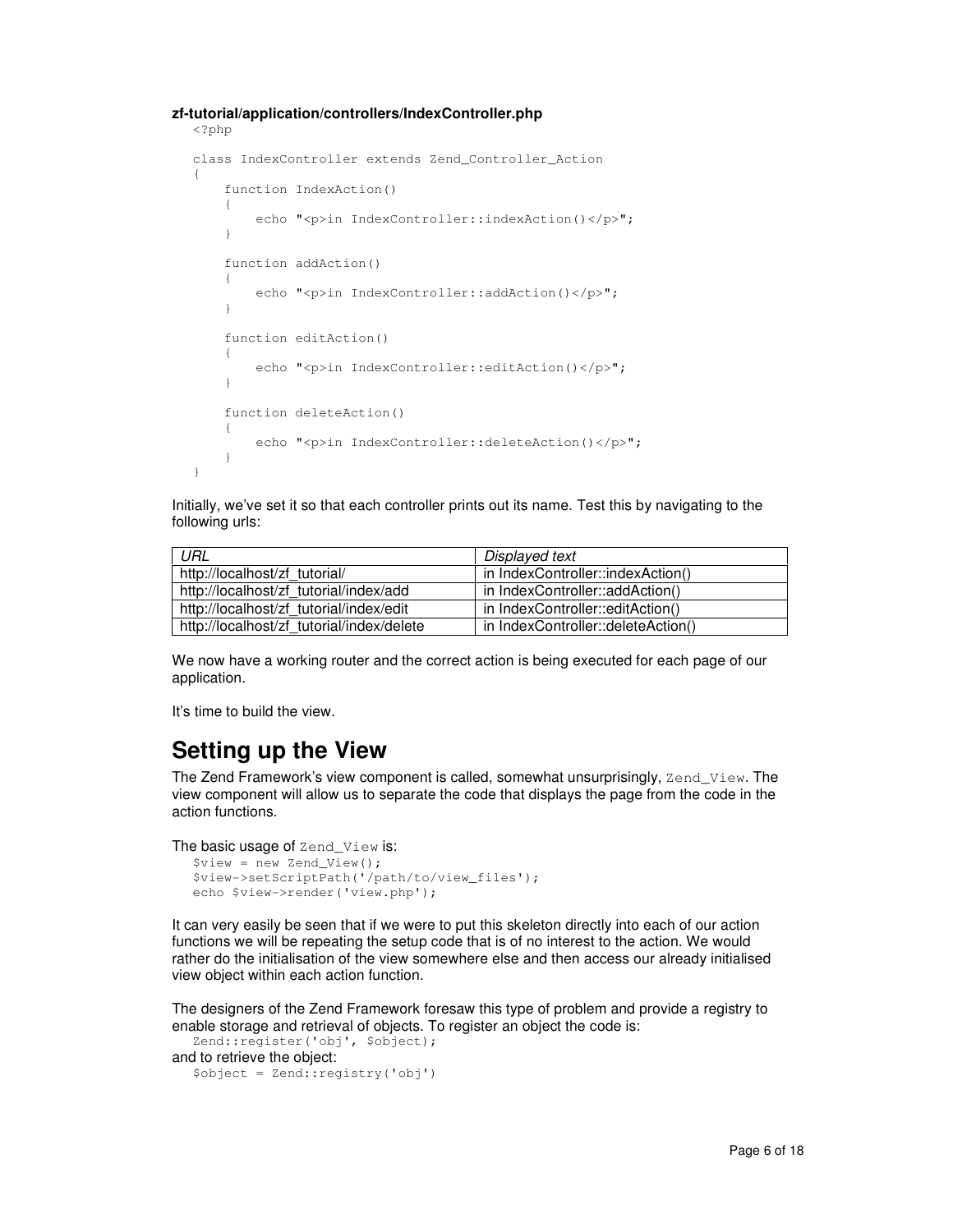To integrate the view into our application we shall set up our view object and add it to the registry in our bootstrap file (zf-tutorial/index.php):

#### **Relevant part of zf-tutorial/index.php**

```
... 
Zend::loadClass('Zend_Controller_Front'); 
Zend::loadClass('Zend_Controller_RewriteRouter'); 
Zend::loadClass('Zend_View'); 
// register the view we are going to use 
$view = new Zend_View(); 
$view->setScriptPath('./application/views'); 
Zend::register('view', $view); 
// setup controller 
$route = new Zend_Controller_RewriteRouter(); 
$controller = Zend_Controller_Front::getInstance();
```
The changes to the file are in bold and should be self-explanatory. Note that we have to first load the Zend\_View class using Zend::LoadClass(), before we can create an instance and set the script path to our views directory.

Having registered the view with the registry we now need to use it in the action files and move our test display code to the view files.

Change the IndexController as follows. Again, the changes are in bold:

### **zf-tutorial/application/controllers/IndexController.php**

```
<?php 
class IndexController extends Zend_Controller_Action 
{ 
     function IndexAction() 
     { 
          $view = Zend::registry('view'); 
          $view->title = "My Albums"; 
          echo $view->render('indexIndex.tpl.php'); 
     } 
     function addAction() 
      { 
          $view = Zend::registry('view'); 
          $view->title = "Add New Album"; 
          echo $view->render('indexAdd.tpl.php'); 
     } 
     function editAction() 
\left\{\begin{array}{ccc} \end{array}\right\} $view = Zend::registry('view'); 
          $view->title = "Edit Album"; 
          echo $view->render('indexEdit.tpl.php'); 
      } 
     function deleteAction() 
      { 
          $view = Zend::registry('view'); 
          $view->title = "Delete Album"; 
          echo $view->render('indexDelete.tpl.php'); 
     } 
}
```
In each function, we retrieve the view object from the registry and assign a title variable to it. We then display (render) the correct template. As should be obvious, we now need four view files to our application. These files are known as templates and, as a convention, I have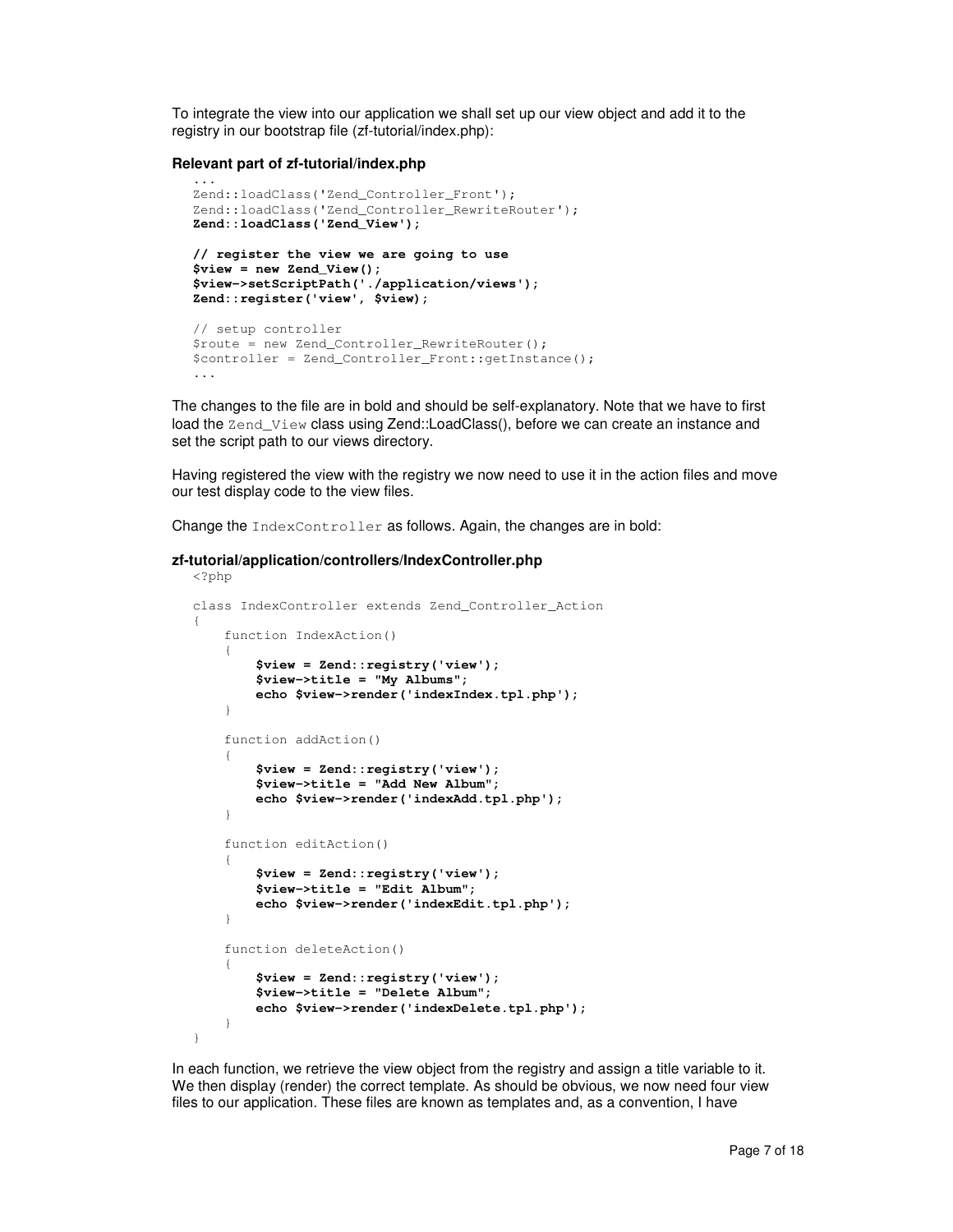named each template file after its action and used the extension .tpl.php to show that it is a template file.

### **zf-tutorial/application/views/indexIndex.tpl.php**

```
\langle h+m\rangle<head> 
    <title><?php echo $this->escape($this->title); ?></title>
</head> 
<body> 
     <h1><?php echo $this->escape($this->title); ?></h1> 
</body> 
</html>
```
### **zf-tutorial/application/views/addIndex.tpl.php**

```
<h+ml><head> 
    <title><?php echo $this->escape($this->title); ?></title>
</head> 
<body> 
     <h1><?php echo $this->escape($this->title); ?></h1> 
</body> 
</html>
```
### **zf-tutorial/application/views/editIndex.tpl.php**

```
<html> 
<head> 
    <title><?php echo $this->escape($this->title); ?></title>
</head> 
<body> 
    -<br><h1><?php echo $this->escape($this->title); ?></h1>
</body> 
</html>
```
### **zf-tutorial/application/views/deleteIndex.tpl.php**

```
<html><head> 
    <title><?php echo $this->escape($this->title); ?></title>
</head> 
<body> 
     <h1><?php echo $this->escape($this->title); ?></h1> 
</body> 
\langle/html>
```
Testing each controller/action should display the four titles in bold.

## **Common HTML code**

It very quickly becomes obvious that there is a lot of common HTML code in our views. We will factor out the html code that is common to all actions into a file called  $\text{site.tpl.php.}$ This we can use to provide the "outside" section of our page and then render the file that contains the specifics for each action from within site.tpl.php.

Again, our controller needs changing: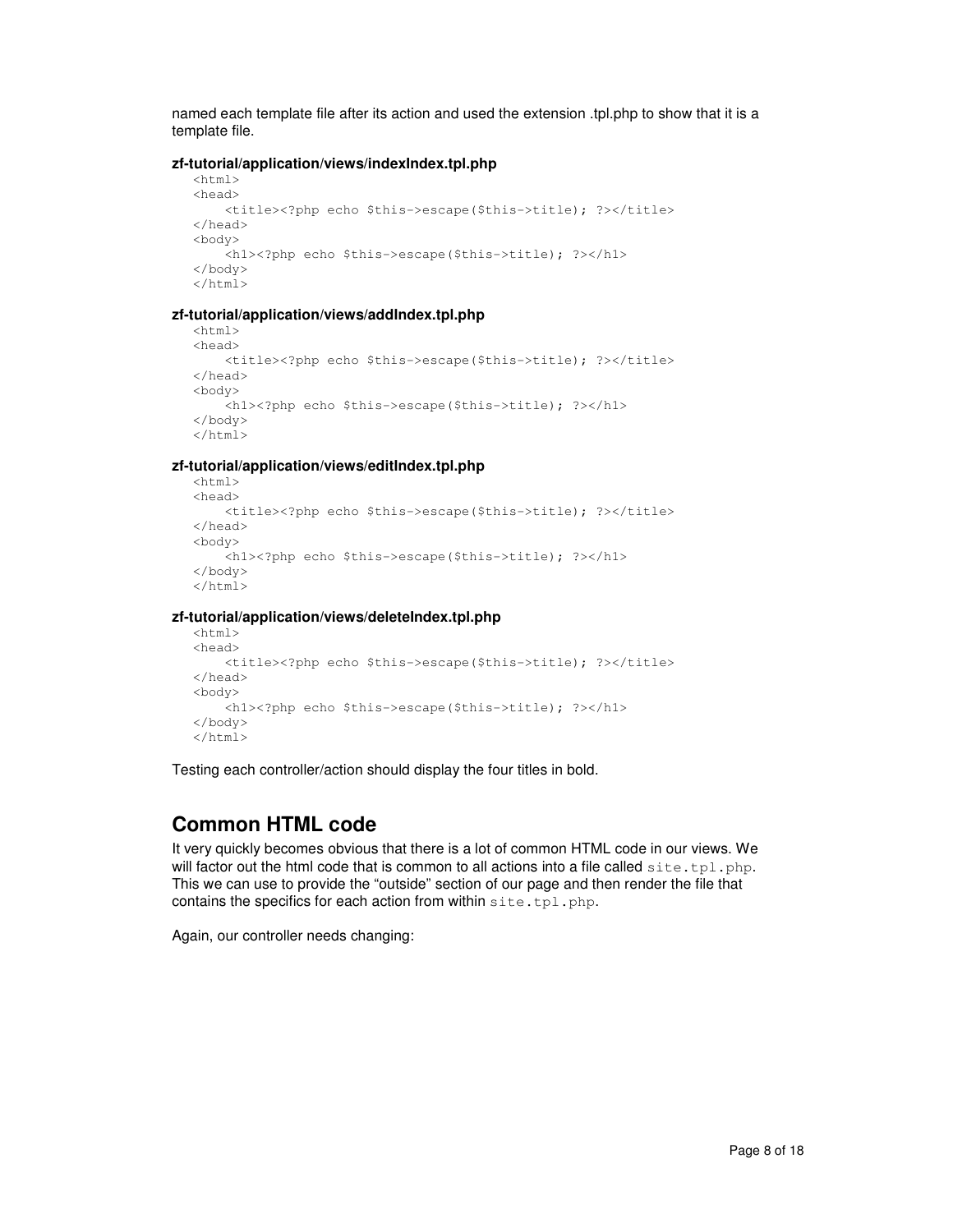```
zf-tutorial/application/controllers/IndexController.php
```

```
<?php 
class IndexController extends Zend_Controller_Action 
{ 
     function IndexAction() 
      { 
          $view = Zend::registry('view'); 
          $view->title = "My Albums"; 
          $this->actionTemplate = 'indexIndex.tpl.php'; 
          echo $view->render('site.tpl.php'); 
      } 
     function addAction() 
\left\{\begin{array}{ccc} \end{array}\right\} $view = Zend::registry('view'); 
          $view->title = "Add New Album"; 
          $this->actionTemplate = 'indexAdd.tpl.php';
          echo $view->render('site.tpl.php'); 
     } 
     function editAction() 
      { 
          $view = Zend::registry('view'); 
          $view->title = "Edit Album"; 
          $this->actionTemplate = 'indexEdit.tpl.php'; 
          echo $view->render('site.tpl.php'); 
      } 
     function deleteAction() 
      { 
          $view = Zend::registry('view'); 
          $view->title = "Delete Album"; 
          $this->actionTemplate = 'indexDelete.tpl.php'; 
          echo $view->render('site.tpl.php'); 
     } 
}
```
We have introduced a new variable for the view called actionTemplate and now render the same site.tpl.php template file in all cases.

The view files are as follows:

```
zf-tutorial/application/views/site.tpl.php 
   \langle h+m\rangle
```

```
<head> 
    <title><?php echo $this->escape($this->title); ?></title>
</head> 
<body> 
        <div id="content"> 
     <?php echo $this->render($this->actionTemplate); ?> 
    \langlediv></body> 
</html>
```

```
zf-tutorial/application/views/indexIndex.tpl.php
```
<h1><?php echo \$this->escape(\$this->title); ?></h1>

```
zf-tutorial/application/views/indexAdd.tpl.php
```
<h1><?php echo \$this->escape(\$this->title); ?></h1>

```
zf-tutorial/application/views/indexEdit.tpl.php
```

```
<h1><?php echo $this->escape($this->title); ?></h1>
```
### **zf-tutorial/application/views/indexDelete.tpl.php**

```
<h1><?php echo $this->escape($this->title); ?></h1>
```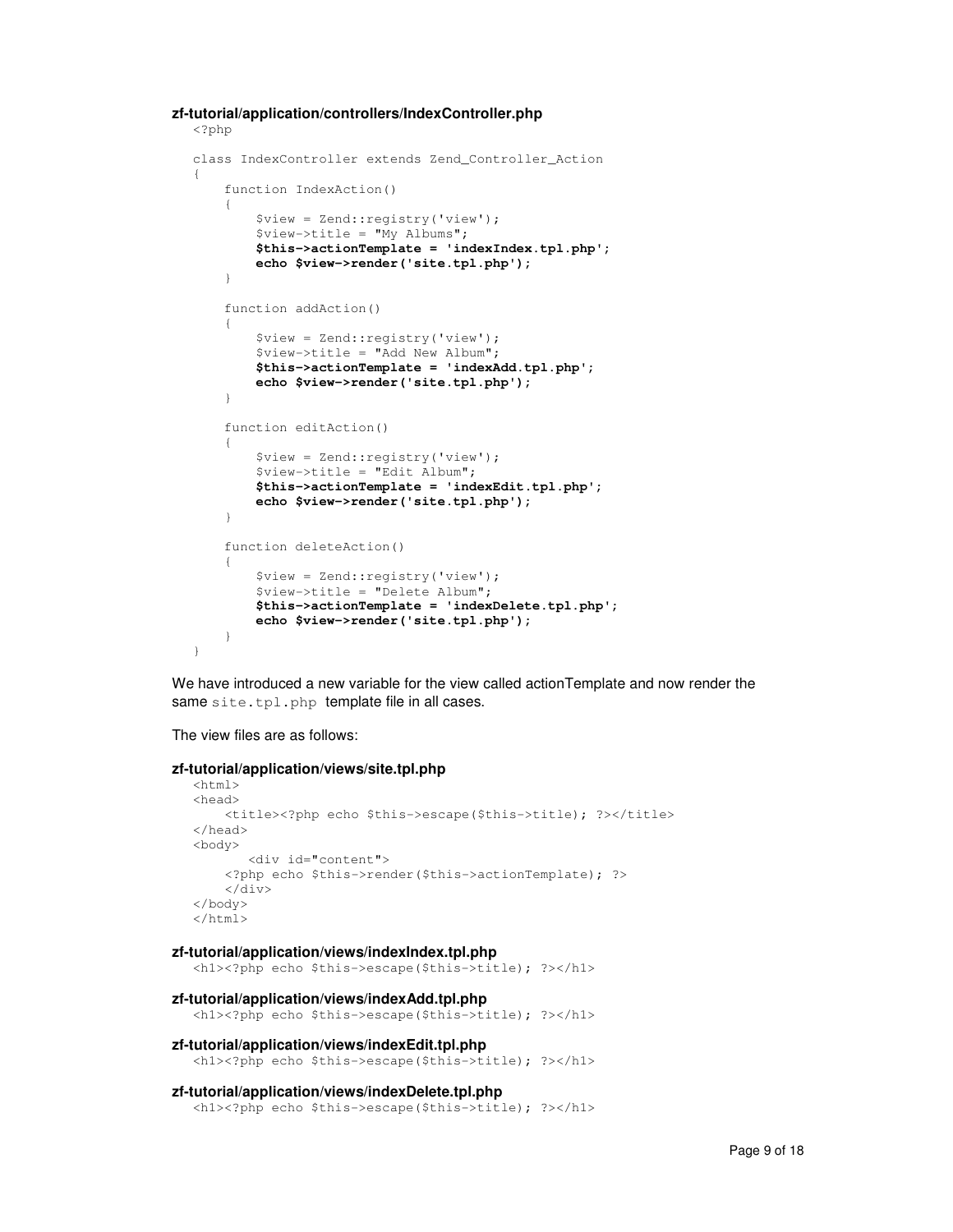# **Styling**

Even though this is just a tutorial, we'll need a CSS file to make our application look a little bit presentable!

### **zf-tutorial/application/views/site.tpl.php**

```
... 
<head> 
    <title><?php echo $this->escape($this->title); ?></title>
     <link rel="stylesheet" type="text/css" media="screen" 
              href="/zf-tutorial/public/styles/site.css" /> 
</head> 
...
```
### **zf-tutorial/public/styles/site.css**

```
body,html { 
     font-size:100%; 
     margin: 0; 
    font-family: Verdana, Arial, Helvetica, sans-serif;
     color: #000; 
     background-color: #fff; 
} 
h1 { 
     font-size:1.4em; 
     color: #000080; 
     background-color: transparent; 
} 
#content { 
     width: 770px; 
     margin: 0 auto; 
} 
label { 
     width: 100px; 
     display: block; 
     float: left; 
} 
#formbutton { 
    margin-left: 100px; 
}
```
# **The Database**

Now that we have separated the control of the application from the displayed view, it is time to look at the model section of our application. Remember that the model is the part that deals with the application's core purpose (the so-called "business rules") and hence, in our case, deals with the database. We will make use of the Zend Framework class Zend\_Db\_Table which is used to find, insert, update and delete rows from a database table.

## **Configuration**

To use Zend Db Table, we need to tell it which database to use along with a username and password. As we would prefer not to hard-code this information into our application we will use a configuration file to hold this information.

The Zend Framework provides Zend\_Config to provide flexible object oriented access to configuration files. At the moment, the configuration file can be a PHP array, an INI file or an XML file. We will use an INI file: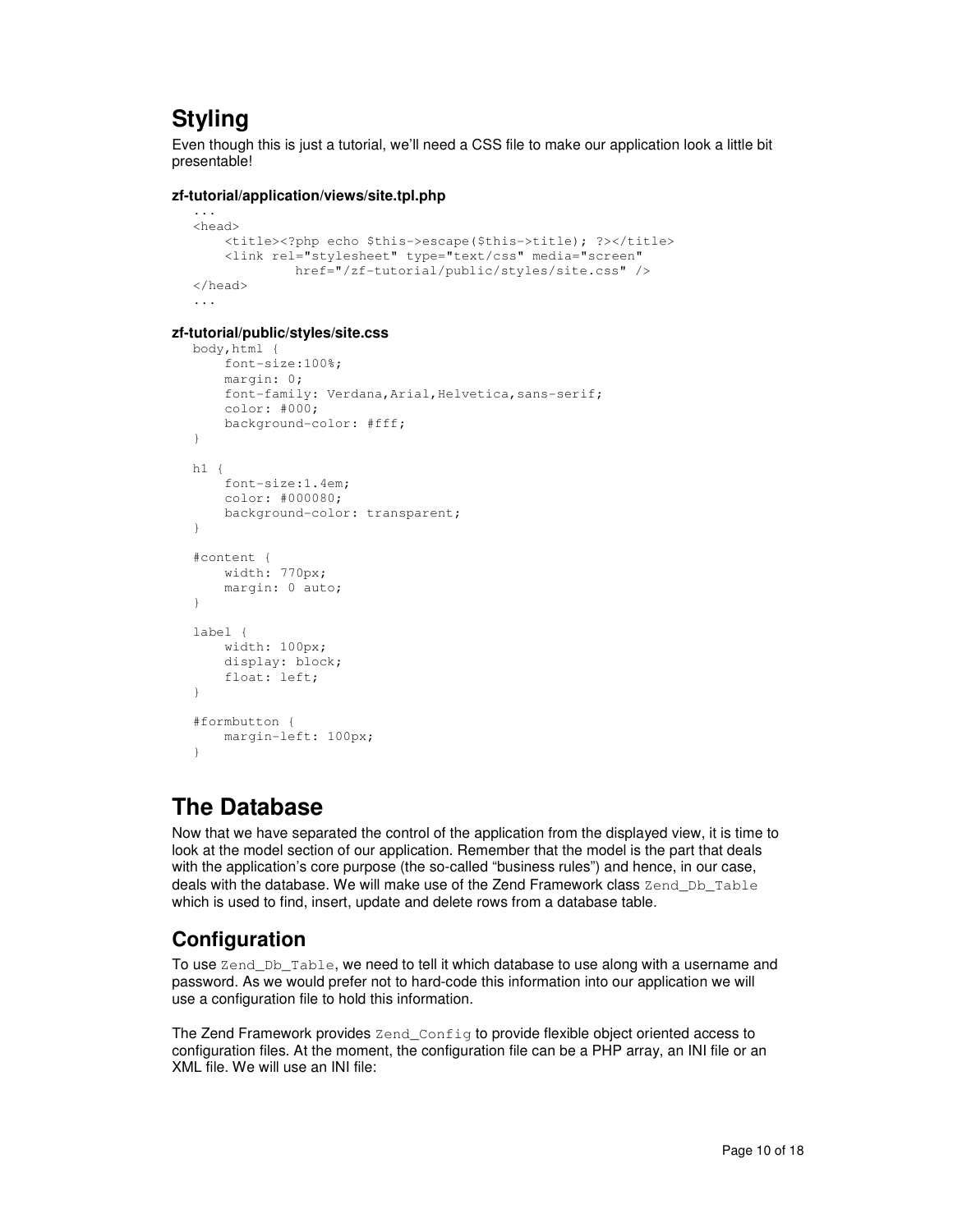**zf-tutorial/application/config.ini** 

```
[general] 
db.adapter = PDO_MYSQL 
db.config.host = localhost 
db.config.username = rob 
db.config.password = 123456 
db.config.dbname = zftest
```
Obviously you should use your username, password and database name, not mine!

```
To use Zend Config is very easy:
  $cfg_array = Zend_Config_Ini::load('config.ini', 'section'); 
  $config = new Zend_Config($cfg_array);
```
Note Zend Config Ini loads one section from the INI file, not every section. It supports a special keyword, extends, to allow loading of additional sections. Zend Config also treats the "dot" in the parameter as hierarchical separators to allow for grouping of related configuration parameters. In our config.ini, the host, username, password and dbname parameters will be grouped under  $\frac{1}{2}$ config->db->config.

We will load our configuration file in our bootstrapper (index.php):

### **Relevant part of zf-tutorial/index.php**

```
... 
Zend::loadClass('Zend_Controller_Front'); 
Zend::loadClass('Zend_Controller_RewriteRouter'); 
Zend::loadClass('Zend_View'); 
Zend::loadClass('Zend_Config'); 
Zend::loadClass('Zend_Config_Ini'); 
// load configuration 
$config = new Zend_Config(Zend_Config_Ini::load( 
                   './application/config.ini', 'general')); 
Zend::register('config', $config); 
// register the view we are going to use 
$view = new Zend_View(); 
$view->setScriptPath('./application/views'); 
...
```
The changes are in bold. We load the two classes we are going to use ( $\text{Zend}_C$ Config and Zend\_Config\_Ini) and then load the 'general' section of application/config.ini into our \$config object.

**Note:** In this tutorial, we don't actually need to store  $\frac{1}{2}$  config to the registry, but it's good practice as in a 'real' application you are likely to have more than just database configuration information in the INI file.

### **Setting up Zend\_Db\_Table**

To use Zend\_Db\_Table, we need to tell it the database configuration information that we have just loaded. To do this we need to create an instance of  $\text{Zend}\_Db$  and then register this with the static function Zend\_Db\_Table:: setDefaultAdapter() function. Again, we do this within the bootstrapper (additions in bold):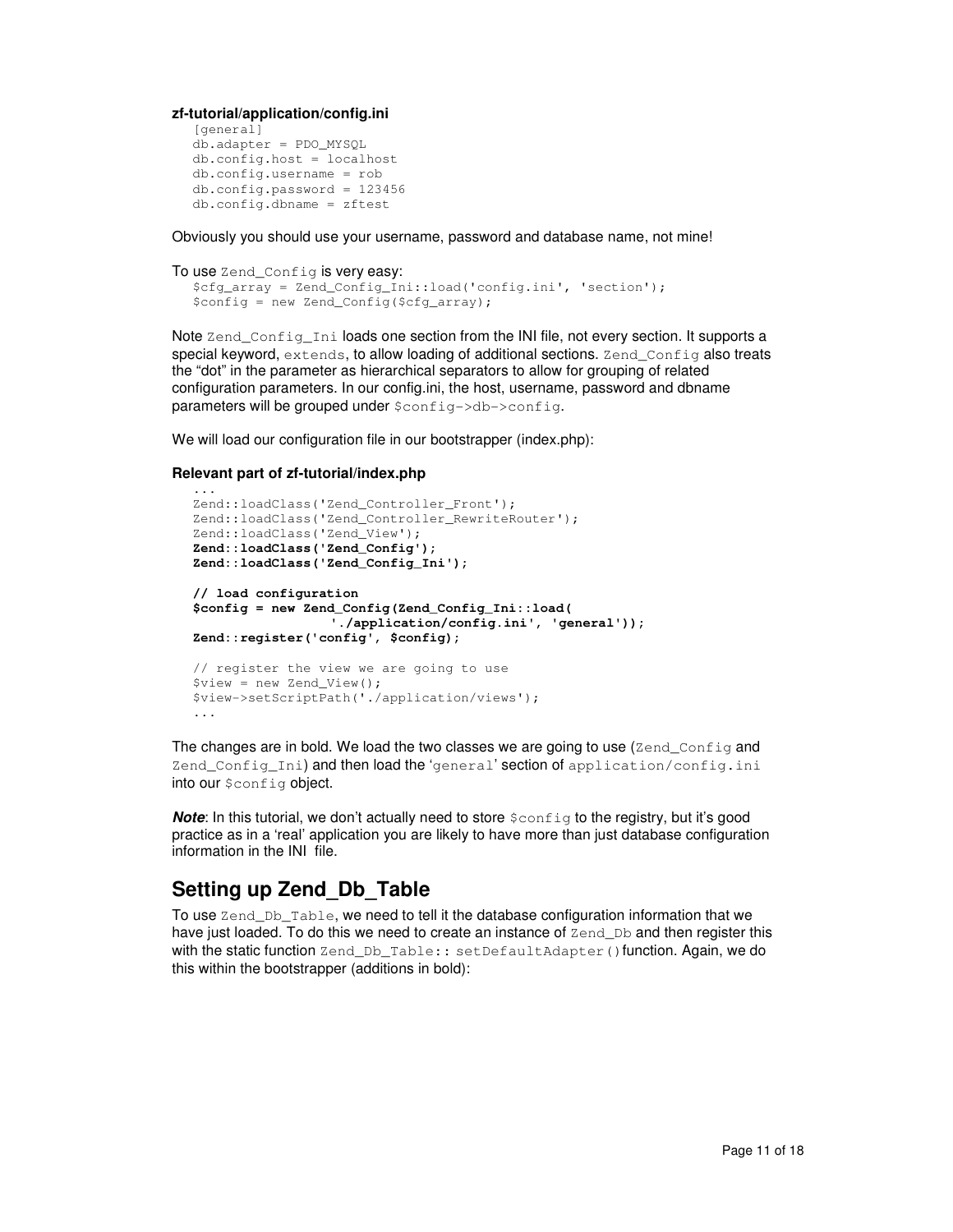**Relevant part of zf-tutorial/index.php** 

```
... 
Zend::loadClass('Zend_Config'); 
Zend::loadClass('Zend_Config_Ini'); 
Zend::loadClass('Zend_Db'); 
Zend::loadClass('Zend_Db_Table); 
// load configuration 
$config = new Zend_Config(Zend_Config_Ini::load( 
                          './application/config.ini', 'general')); 
Zend::register('config', $config); 
// setup database 
$db = Zend_Db::factory($config->db->adapter, 
                  $config->db->config->asArray()); 
Zend_Db_Table::setDefaultAdapter($db); 
// register the view we are going to use 
$view = new Zend_View(); 
$view->setScriptPath('./application/views'); 
Zend::register('view', $view); 
...
```
### **Create the Table**

I'm going to be using MySQL and so the SQL statement to create the database is:

```
CREATE TABLE album ( 
   id int(11) NOT NULL auto_increment, 
   artist varchar(100) NOT NULL, 
  title varchar(100) NOT NULL, 
   PRIMARY KEY (id) 
)
```
Run this statement in a MySQL client such as phpMyAdmin or the standard MySQL command-line client.

## **Insert Test Albums**

We will also insert a couple of rows into the table so that we can test the retrieval functionality of the home page. I'm going to take the first two "Hot 100" CDs from Amazon.co.uk:

```
INSERT INTO album (artist, title) 
VALUES 
       ('Undiscovered', 'James Morrison'), 
       ('Eyes Open', 'Snow Patrol');
```
# **The Model**

Zend Db Table is an abstract class, so we have to derive our class that is specific to managing albums. By default, Zend\_Db\_Table expects that the class name is the same as the table name. Thus, our class will be called Album as our table name is album. Also, Zend  $Db$  Table assumes that your table has a primary key called  $id$  which is autoincremented by the database. Both these conventions can be overridden if necessary.

We will store our Album table in the models directory:

### **zf-tutorial/application/models/Album**

```
<?php 
class Album extends Zend_Db_Table 
{ 
}
```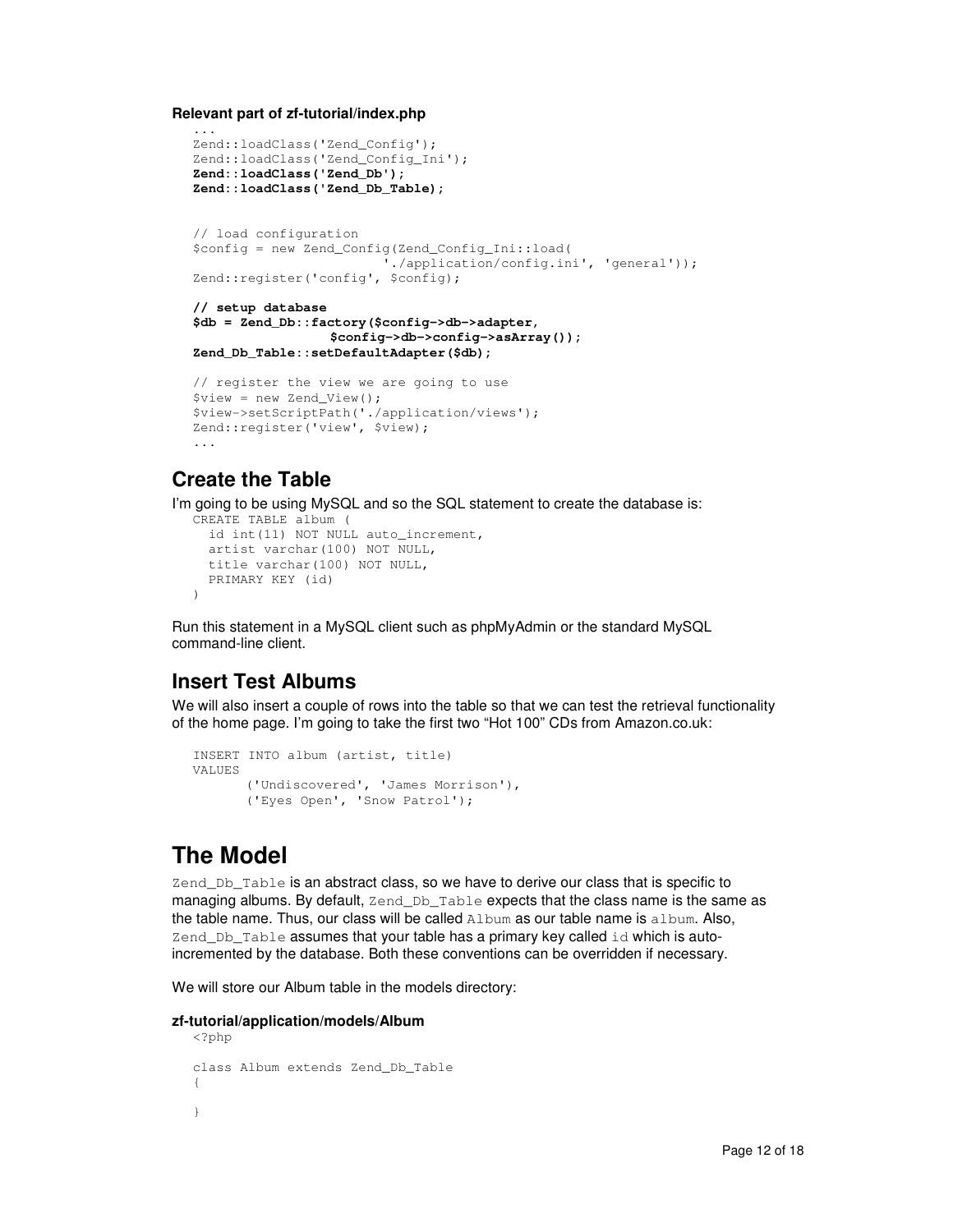Not very complicated is it?! Fortunately for us, our needs are very simple and Zend Db. Table provides enough functionality directly. However if you need specific functionality to manage your model, then this is the class to put it in. Generally, the additional functions you would provide would be additional "find" type methods to enable collection of the exact data you are looking for.

# **Listing Albums**

Now that we have set up configuration and database information, we can get onto the meat of the application and display some albums. This is done in the IndexController class.

Clearly every action within IndexController will be manipulating the album database using the Album class, so it makes sense to load the class in the constructor:

### **zf-tutorial/application/views/IndexController.php**

```
<?php 
class IndexController extends Zend_Controller_Action 
{ 
     function __construct() 
     { 
          Parent::__construct(); 
          Zend::loadClass('Album'); 
     } 
     function IndexAction() 
     { 
...
```
This is an example of using  $\text{Zend}$ :  $\text{loadClass}$  () to load our own classes and works because we put the models directory onto the php include path in  $index.php$ .

We are going to list the albums in a table within the indexAction():

#### **zf-tutorial/application/views/IndexController.php**

```
... 
function indexAction() 
{ 
     $view = Zend::registry('view'); 
     $view->title = "My Albums"; 
     $album = new Album(); 
     $view->albums = $album->fetchAll(); 
     $view->actionTemplate = 'indexIndex.tpl.php'; 
     echo $view->render('site.tpl.php'); 
} 
...
```
The function Zend\_Db\_Table::fetchAll() returns a Zend\_Db\_Table\_Rowset which will allow us to iterate over the returned rows in the view template file:

### **zf-tutorial/application/views/indexIndex.tpl.php**

```
<h1><?php echo $this->escape($this->title); ?></h1>
<p><a href="/zf-tutorial/index/add">Add new album</a></p> 
<table> 
<tr> 
     <th>Title</th> 
     <th>Artist</th> 
    <th>&nbsp;</th>
</tr>
```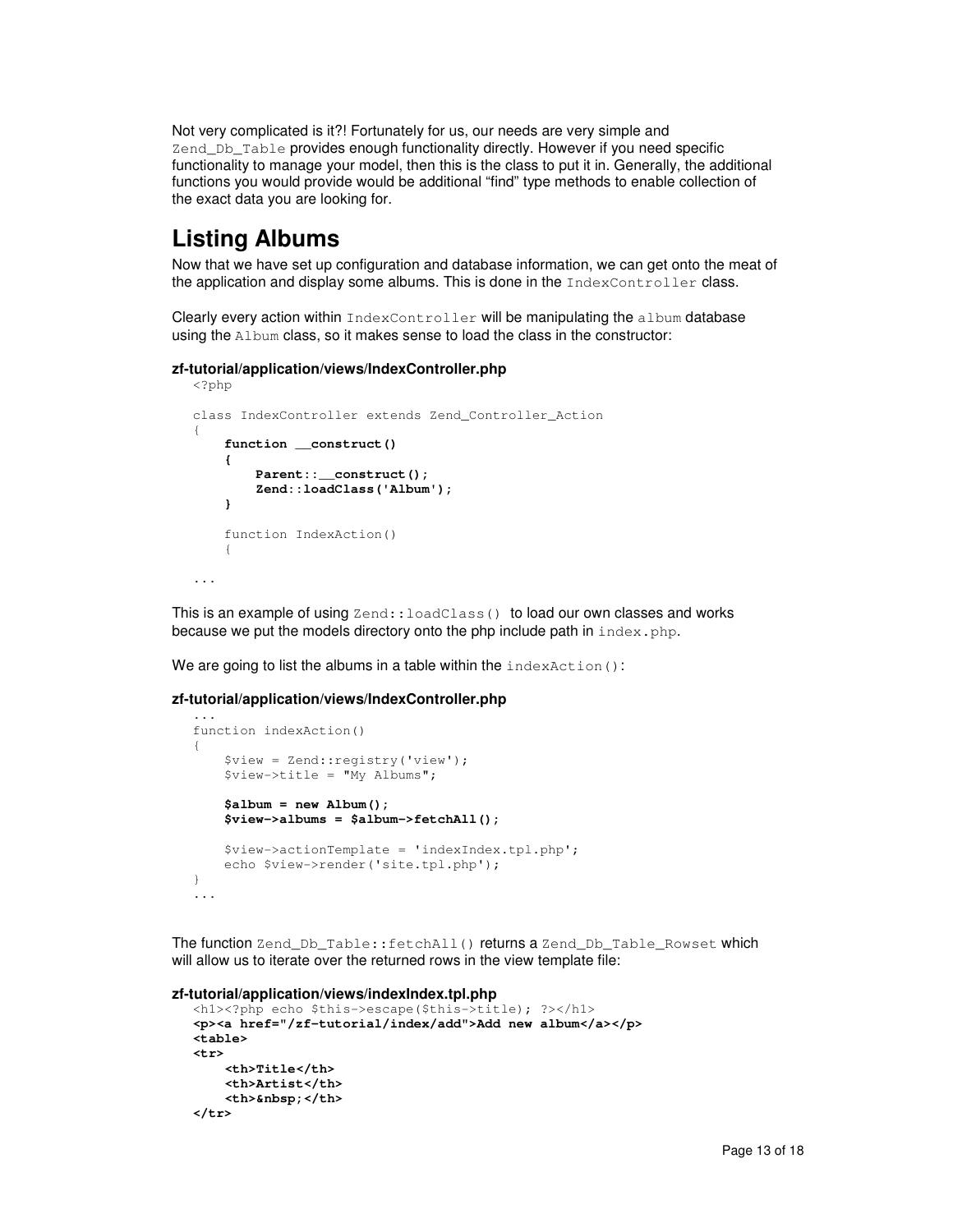```
<?php foreach($this->albums as $album) : ?> 
<tr> 
     <td><?php echo $this->escape($album->title);?></td> 
     <td><?php echo $this->escape($album->artist);?></td> 
     <td> 
       <a href="/zf-tutorial/index/edit/id/<?php echo $album->id;?>" 
           >Edit</a> 
       <a href="/zf-tutorial/index/delete/id/<?php echo $album->id;?>" 
           >Delete</a> 
     </td> 
</tr> 
<?php endforeach; ?> 
</table>
```
http://localhost/zf-tutorial/ should now show a nice list of (two) albums.

# **Dealing with Post and Get Variables**

In a traditional PHP application, the "magic" globals  $$$  POST and  $$$  GET are used to retrieve variables supplied from the user. The problem is that it is very easy to forget to validate that the data supplied for a given field is of the expected type. If validation isn't performed it is possible to introduce certain classes of security issues, or just break the application. The Zend Framework provides the Zend Filter\_Input class to make validation of usersupplied data easier.

```
To use Zend Filter_Input:
  $postArray = new Zend_Filter_Input($_POST); 
  $username = $postArray->testName('username'); 
  if ($username !== false) { 
      // $ username is a valid name 
  }
```
One key thing to remember about Zend\_Filter\_Input is that it wipes the input array. That is, after creating a Zend\_Filter\_Input for \$\_POST, \$\_POST is then set to null. Thus, we will set up out filters in the index.php bootstrap file and store them in the Zend::registry so that we can access them wherever we need to.

### **Relevant part of zf-tutorial/index.php**

```
... 
Zend::loadClass('Zend_Db'); 
Zend::loadClass('Zend_Db_Table'); 
Zend::loadClass('Zend_Filter_Input'); 
// register the input filters 
Zend::register('post', new Zend_Filter_Input($_POST)); 
Zend::register('get', new Zend_Filter_Input($_GET)); 
// load configuration 
...
```
Now we can get at a post variable with the following code:

```
$post = Zend::registry('post'); 
$myVar = $post->testAlpha(myVar');
```
# **Adding New Albums**

Now that we have set up the Post input filter, we can code up the functionality to add new albums. There are two bits to this part:

- Display a form for user to provide details
- Process the form submission and store to database

This is done within addAction():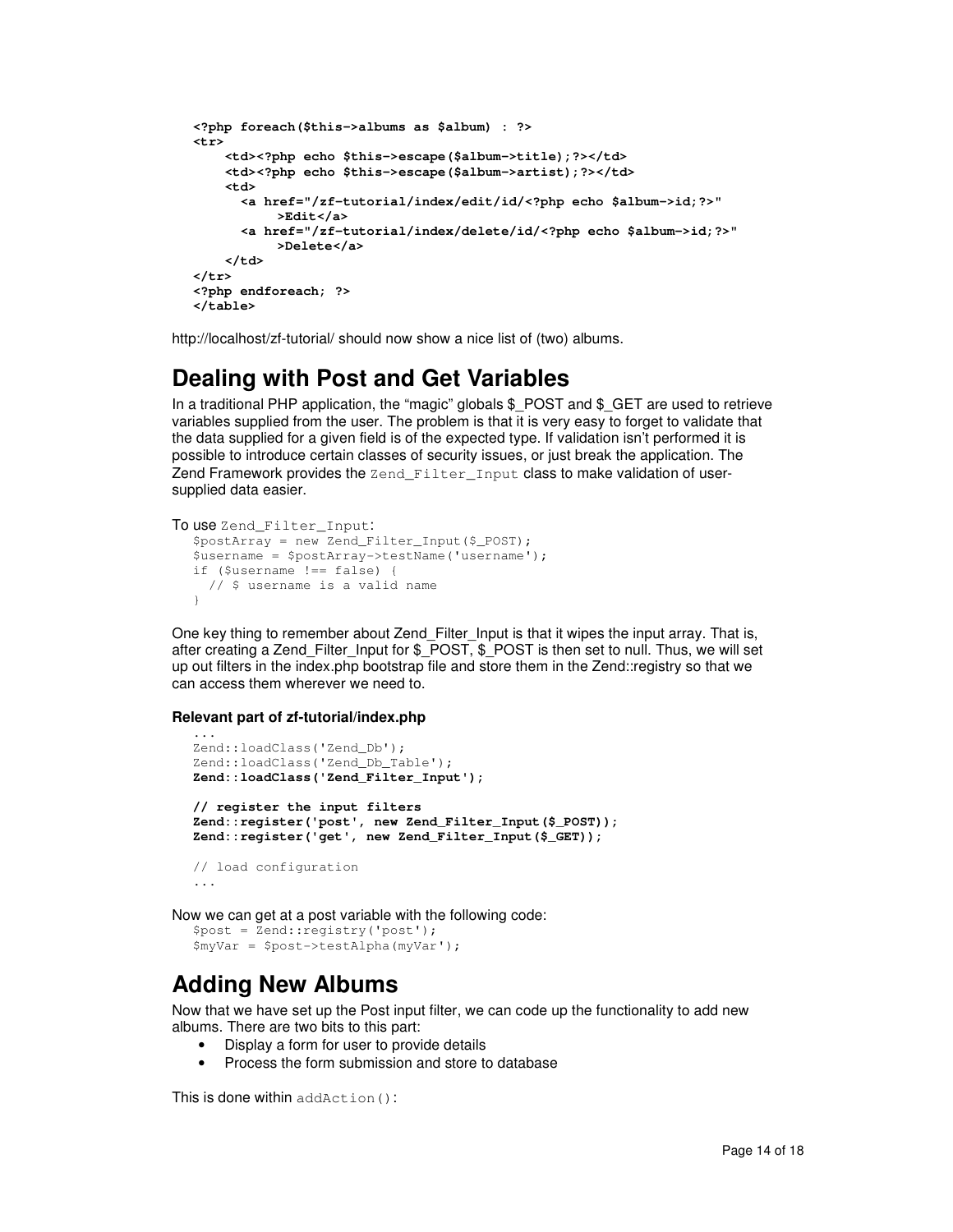**zf-tutorial/application/views/IndexController.php** 

```
... 
function addAction() 
{ 
     $view = Zend::registry('view'); 
     $view->title = "Add New Album"; 
     if (strtolower($_SERVER['REQUEST_METHOD']) == 'post') { 
         $post = Zend::registry('post'); 
         $artist = trim($post->noTags('artist')); 
         $title = trim($post->noTags('title')); 
         if ($artist != '' && $title != '') { 
              $data = array( 
                  'artist' => $artist, 
                   'title' => $title, 
              ); 
              $album = new Album(); 
             $album->insert($data); 
             $url = '/zf-tutorial/'; 
             $this->_redirect($url); 
             return; 
         } 
     } 
     // set up an "empty" album 
     $view->album = new stdClass(); 
     $view->album->artist = ''; 
     $view->album->title = ''; 
     // additional view fields required by form 
     $view->action = 'add'; 
     $view->buttonText = 'Add'; 
     $view->actionTemplate = 'indexAdd.tpl.php'; 
     echo $view->render('site.tpl.php'); 
} 
...
```
Notice how we check the  $\frac{1}{2}$  SERVER['REQUEST\_METHOD'] variable to see if the form has been submitted. If it has, we retrieve the artist and title from the post array using the noTags() function to ensure that no html is allowed and then assuming that they have been filled in, we utilise our model class,  $\text{Album}(i)$ , to insert the information into a new row in the database table.

Finally, we set up the view ready for the form we will use in the template. Looking ahead, we can see that the edit action's form will be very similar to this one, so we will use a common template file that is called from both indexAdd.tpl.php and indexEdit.tpl.php:

The templates for adding an album are:

```
zf-tutorial/application/views/indexAdd.tpl.php 
   <h1><?php echo $this->escape($this->title); ?></h1>
  <?php echo $this->render('_indexForm.tpl.php'); ?> 
zf-tutorial/application/views/_indexForm.tpl.php 
  <form action="/zf-tutorial/index/<?php echo $this->action; ?>" 
  method="post"> 
  <div> 
        <label for="artist">Artist</label> 
        <input type="text" class="input-large" name="artist" 
            value="<?php echo $this->escape(trim($this->album->artist));?>"/> 
   </div>
```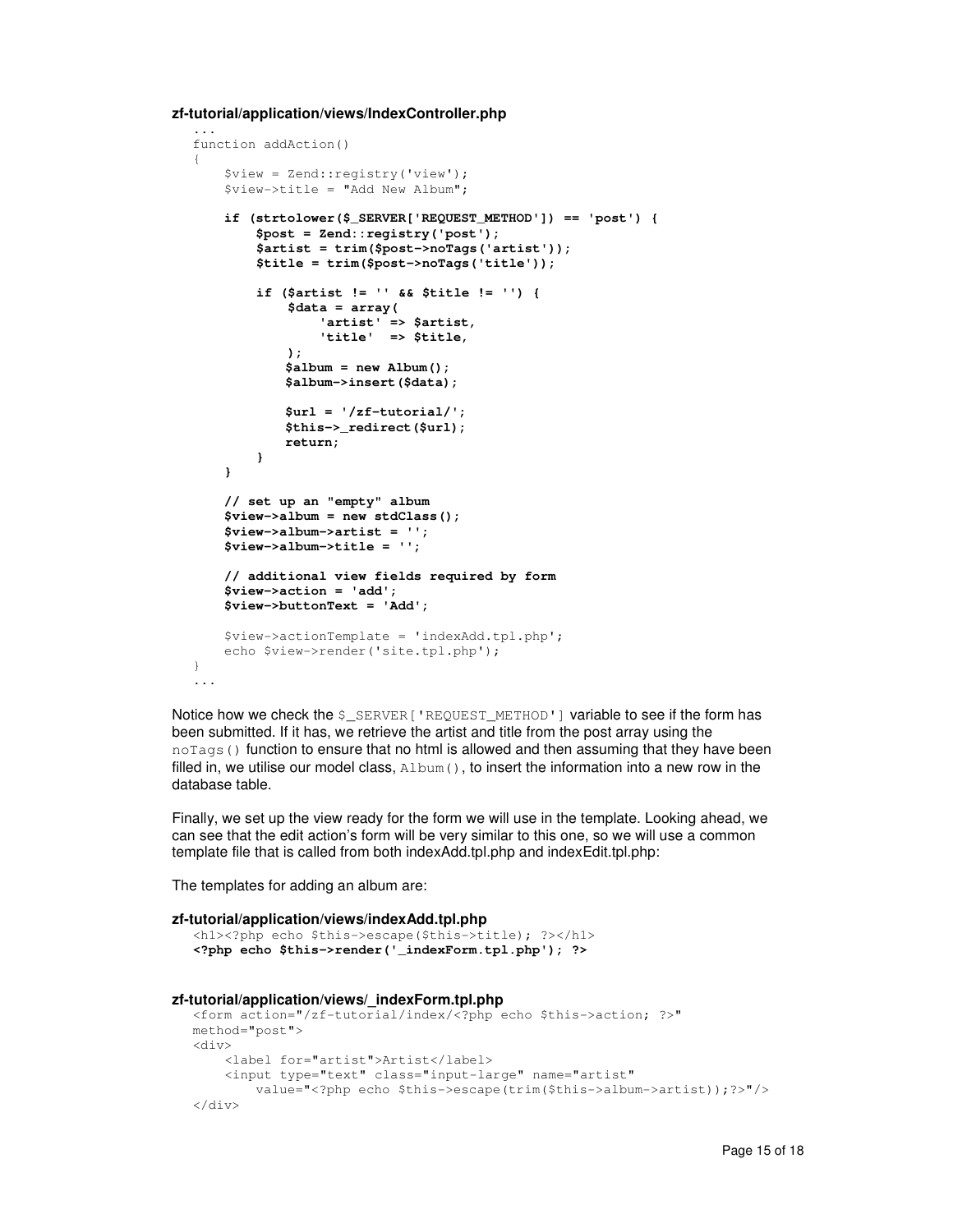```
<div> 
     <label for="title">Title</label> 
     <input type="text" class="input-large" name="title" 
         value="<?php echo $this->escape($this->album->title);?>"/> 
</div> 
<div id="formbutton"> 
     <input type="hidden" name="id" 
         value="<?php echo $this->album->id; ?>" /> 
     <input type="submit" name="add" 
         value="<?php echo $this->escape($this->buttonText); ?>" /> 
</div> 
</form>
```
This is fairly simple code. As we intend to use  ${\sf\_indexForm.tpl.php}$  for the edit action as well, we have used a variable to  $$this->action$  rather than hard coding the action attribute. Similarly, we use a variable for the text to be displayed on the submit button.

## **Editing an Album**

Editing an album is almost identical to adding one, so the code is very similar:

### **zf-tutorial/application/views/IndexController.php**

```
... 
function editAction() 
{ 
     $view = Zend::registry('view'); 
    $view-{\text{title}} = "Edit Album"; $album = new Album(); 
    if (strtolower($_SERVER['REQUEST_METHOD']) == 'post') { 
         $post = Zend::registry('post'); 
        $id = $post->testInt('id'); 
        $artist = trim($post->noTags('artist')); 
        $title = trim($post->noTags('title')); 
 if ($id !== false) { 
 if ($artist != '' && $title != '') { 
                 $data = array( 
 'artist' => $artist, 
 'title' => $title, 
);
                 $where = 'id = ' . $id; 
                $album->update($data, $where); 
                 $url = '/zf-tutorial/'; 
                $this->_redirect($url); 
                return; 
             } else { 
                 $view->album = $album->find($id); 
 } 
        } 
     } else { 
        // album id should be $params['id] 
        $params = $this->_action->getParams(); 
        $id = 0; 
        if (isset($params['id'])) { 
            $id = (int)$params['id']; 
 } 
        if ($id > 0) { 
             $view->album = $album->find($id); 
        } 
     } 
    // additional view fields required by form
```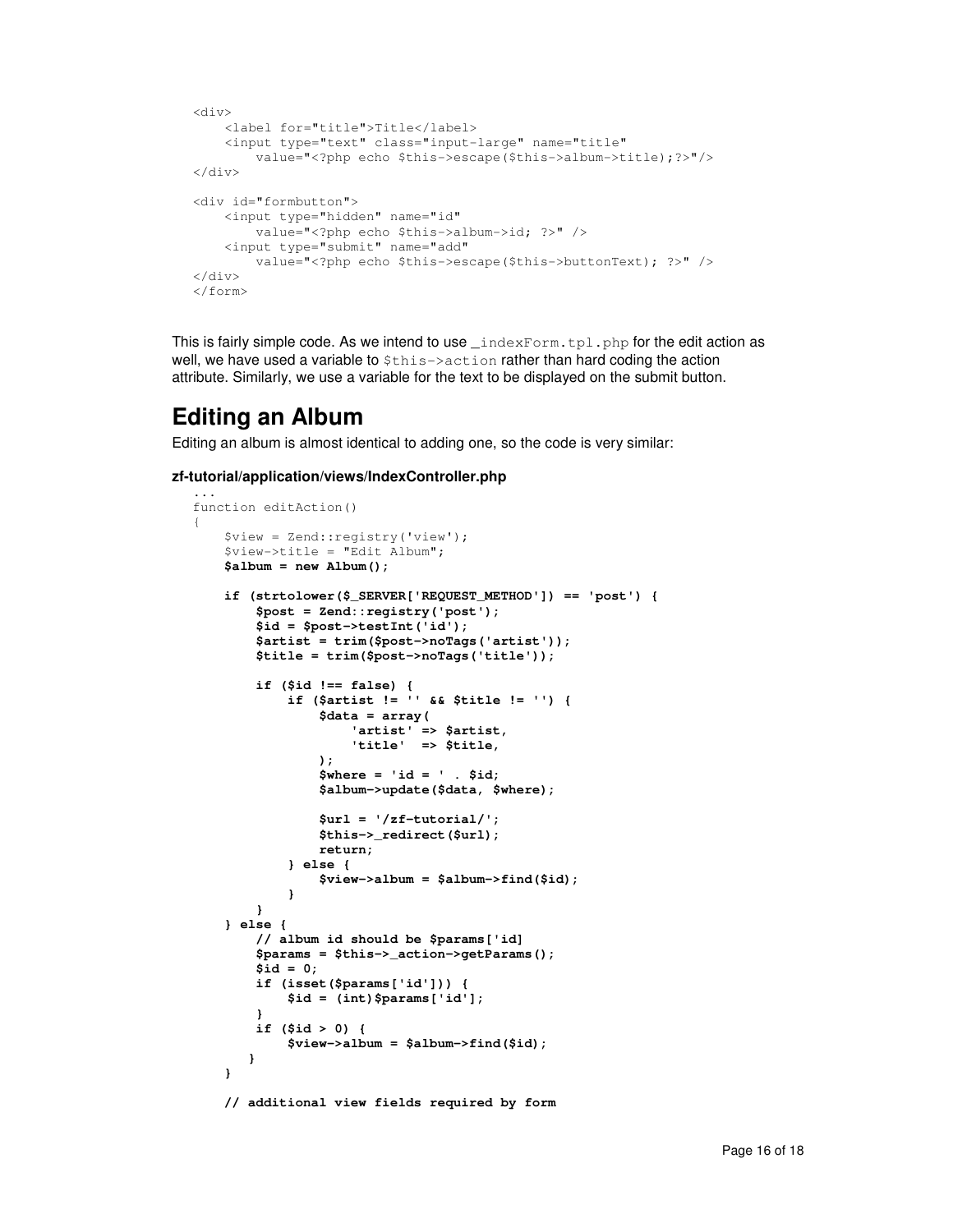```
 $view->action = 'edit'; 
     $view->buttonText = 'Update'; 
     $view->actionTemplate = 'indexEdit.tpl.php'; 
     echo $view->render('site.tpl.php'); 
} 
...
```
Note that we retrieve the id parameter from the *\$params* array when we are not in "post" mode as that is how we set up the route back in the  $index.$  php file.

The template is:

```
zf-tutorial/application/views/indexEdit.tpl.php 
  <h1><?php echo $this->escape($this->title); ?></h1>
  <?php echo $this->render('_indexForm.tpl.php'); ?>
```
## **Refactor!**

It shouldn't have escaped your notice that AddAction() and EditAction() are very similar and that the add and edit templates are identical. Some refactoring is in order!

I've left it as an exercise for you, dear reader…

# **Deleting an Album**

To round out our application, we need to add deletetion. We have a Delete link next to each album on our list page and the naïve approach would be to do a delete when it's clicked. This would be wrong. Remembering our HTTP spec, we would recall that you shouldn't do an irreversible action using GET and should use POST instead. Google's recent accelerator beta brought this point home to many people.

We shall show a confirmation form when the user clicks delete and if they then click "yes", we will do the deletion.

The code looks somewhat similar to the add and edit actions:

### **zf-tutorial/application/views/IndexController.php**

```
... 
function deleteAction() 
{ 
     $view = Zend::registry('view'); 
     $view->title = "Delete Album"; 
     $album = new Album(); 
     if (strtolower($_SERVER['REQUEST_METHOD']) == 'post') { 
         $post = Zend::registry('post'); 
         $id = $post->getInt('id'); 
         if (strtolower($post->testAlpha('del')) == 'yes' && $id > 0) { 
              $where = 'id = ' . $id; 
              $album->delete($where); 
         } 
     } else { 
         // album id should be $params['id] 
         $params = $this->_action->getParams(); 
         if (isset($params['id'])) { 
              $id = (int)$params['id']; 
             if ($id > 0) { 
                 $view->album = $album->find($id); 
                 $view->actionTemplate = 'indexDelete.tpl.php'; 
                 // only render if we have an id. 
                 echo $view->render('site.tpl.php'); 
                 return;
```